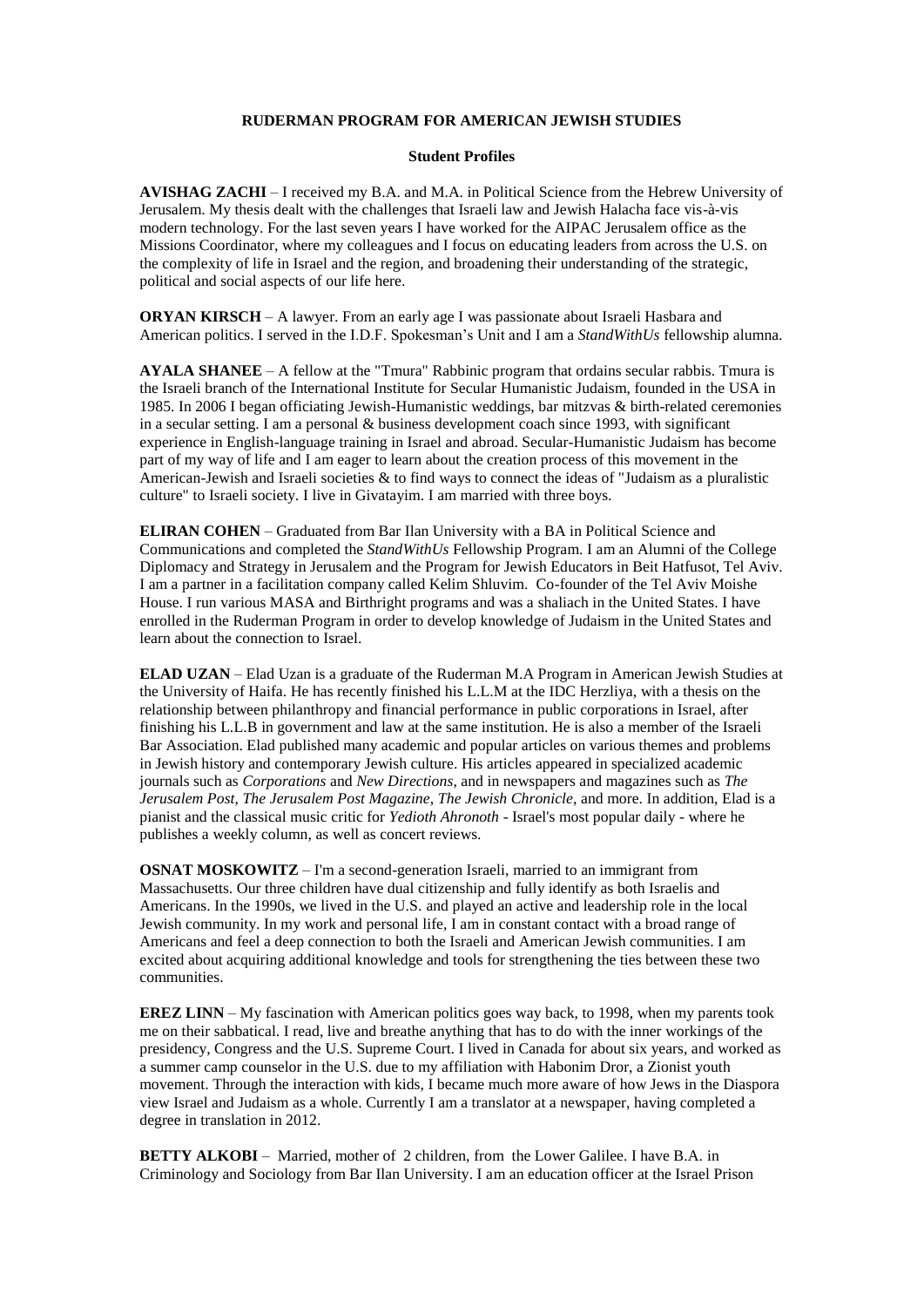Service. I work at a prison which specializes in the rehabilitation of prisoners. I was looking for an interesting Master's program and then I found this degree program which deals with American-Jewish Studies, a topic that is very interesting. After reading further, I realized how little we, as Israelis, know about this vast and highly influential community. In view of the above, I hope I get the opportunity to expand my knowledge, to meet representatives from the field and to help forge ties.

**DAFNA KOREN-COHEN** – I live in Rehovot with my husband Ido. I have a Bachelor's degree from the University of Haifa's Land of Israel Department. I have been working as a Tour Guide in the past six years, mainly in educational programs for students from the U.S and Canada, like "Birthright" and "Masa," and I have developed with them strong and caring relationships and they started to fascinate me as a group that has an outstanding importance to Israel, and vice versa. As part of my studies in the program, I hope to expand my knowledge, challenge it, and get a new perspective that will also help me in my work with them in the future.

**HILA MADAR** – I was born and raised in Mikve-Israel - the first agricultural school in Israel. As a tour guide, I work with a variety of populations as part of my efforts to educate and teach about the land and nature. I have an undergraduate degree in geography and Land of Israel studies. I also work as a coordinator at a non-profit organization that helps disabled people go on tours and I also lead Birthright groups on their tours in Israel. As an amateur ornithologist, I occasionally run bird-watching tours and participate in bird-ringing events.

**HILA SHAULSKI –** I am 27 years old, originally from Reu't but now I live in Tel Aviv. I hold a B.A in political science and Israel studies, from Ben-Gurion University. My interest in American-Jewish life was a result of two meaningful years in the I.D.F as an instructor in Sar-El unit and my successive roles as a Hebrew teacher at a Ramah summer camp, a fellow at StandWithUs and a Jewish agency Israel fellow to Hillel of greater Philadelphia for two years. I work as a coordinator at "Bina," working jointly with Masa and [The Daniel Centers for Progressive Judaism.](http://www.beit-daniel.org.il/en/) I was privileged to take part of a program that explores American Jewry and their relationship with Israel, through an academic perspective, which allowed me to engage in an in-depth study of the issues affecting this community, which are relevant to my professional life and Jewish identity.

**YAEL FRANK** – I have a Bachelor's degree in Land of Israel Studies from the University of Haifa. After I graduated I was an emissary of the Jewish Agency for one year in the state of Illinois, USA. During this year I have been exposed to the Jewish life in that part of the world. The Ruderman Program was a way to combine my fascination with the Land of Israel Studies with my desire to expand my grasp of the Jewish-American experience. I work as a coordinator for The Israel Movement for Reform & Progressive Judaism, and as part of my job I devise the school curricula, in consultation with Israeli schools and other Jewish institutions around the world.

**MORAN ORBACH –** Married with two daughters and lives in Alon,. In the Judean Desert. I received my BA in Israel Studies and **Geography** from the University of Haifa. In addition to military service as an officer in a variety of positions, all my life I was involve with guiding and informal education. Following my love for open spaces I turned to tour guiding. I am certified as a tour guide for diverse audiences including business people from around the globe, communities of Christians from different churches and the World Jewish-Birthright, American organizations, communities and families. In my work I realized how much I need knowledge about the complexities of American Jewry and how interesting for me it will be to dive into this subject. That is also how I got the position as director of education on Birthright and had me involved in educational tourism

**NAVE DROMI –** The director of "Human Rights Blue and White" organization, which is part of "the Institute for Zionist Strategies". She was the Jewish Agency Israel Fellow at the University of Pennsylvania. Nave graduated from Ben-Gurion University with a Bachelor's in Politics, Government and Middle-Eastern Studies. During her studies she worked for the student body to defend students' rights, and later got promoted to a manager position at the student union's marketing apparatus. During her studies she was also active in the public diplomacy organization "Stand With Us" an organization that strives to increase the bond to Judaism and Zionism among youths. Currently she is working on her Master's thesis and is a student at The Jewish Statesmanship Center in Jerusalem.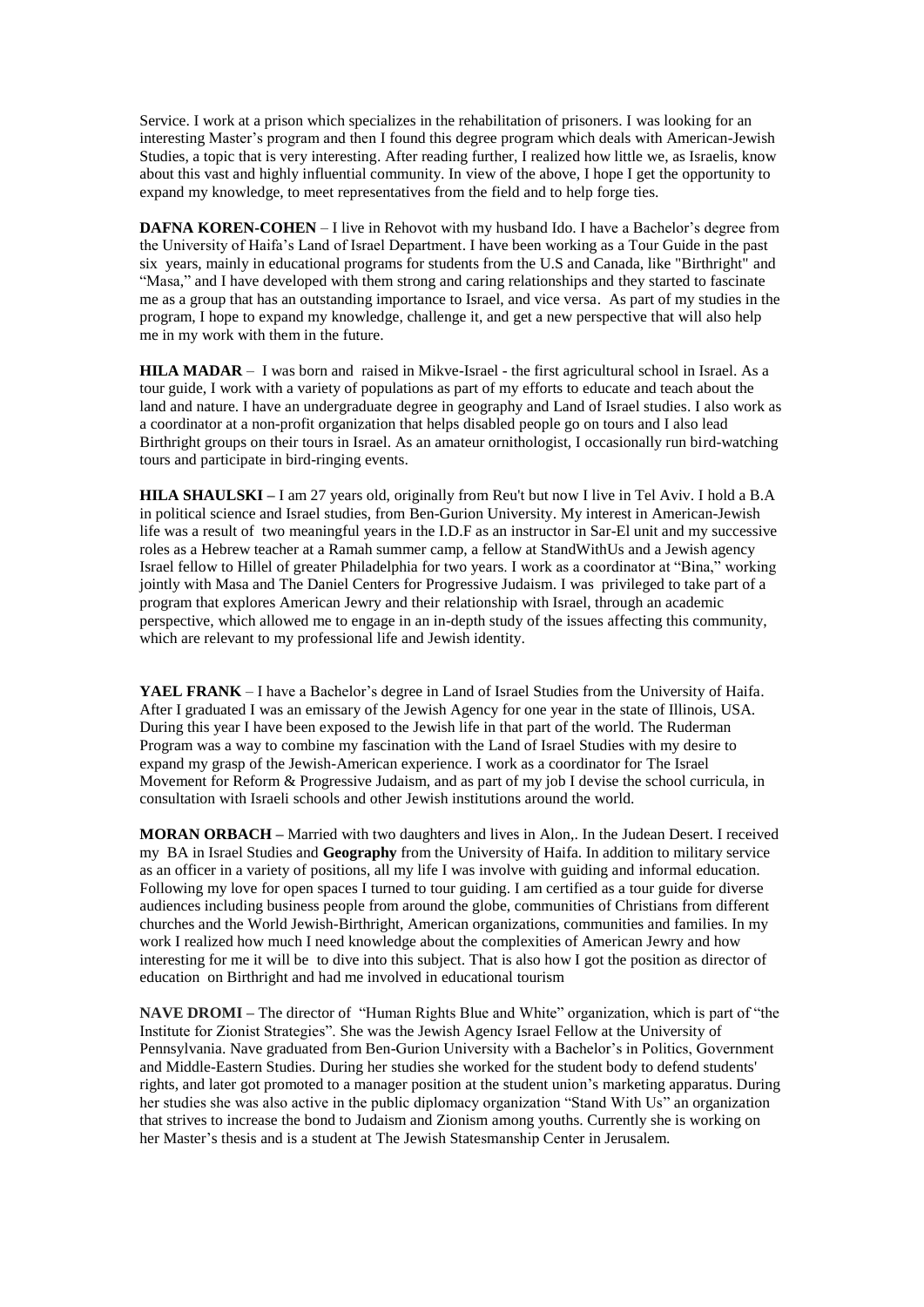**NIRA AMITAI** – I have a daily connection to the American Jewish world. I love learning and teaching history. As a history teacher in high school, I am teaching the important and essential contribution of U.S Jewry to the State of Israel from the end of the 2nd world war until now. Joining the program will help me enrich my knowledge on the American Jewish community, their needs, their political orientation and the relationships between the US Jewish community and Israel. The insights of my study will help me to convey more coherent knowledge to the next generation.

**ADI COHEN** – Holds a B.A. in political science, economics and philosophy from the Hebrew University of Jerusalem. Following his service as an analyst officer at the IDF Intelligence Directorate's Research Department, he worked as a financial analyst at the Ministry of Finance, as the head political correspondent of the Knesset Channel and as a Lantos congressional fellow in Washington D.C. He currently works as a Head of Desk at the IDF Intelligence Directorate's Research Department. During his time at the Ruderman Program, he is interested in focusing on the ideological disparities between Israel and the U.S. Jewish Diaspora.

**INBAL KOHALI** – I have an undergraduate degree in political science and government from Ben Gurion University and was certified by Elbaum College as an equestrian therapist. I was awarded a distinction for my role as a Jewish Agency emissary in Binghamton University, New York, where I spent two years. I have always been fascinated by the world Jewry, its history and its connection to Israel. This is one of the main reasons to why I chose to participate in a youth delegation to Canada, my grandfather's origin, and led student leaders on campus. As an emissary, I took part in fascinating conferences and led students on Israel-Birthright programs – as part of my efforts to strengthen the bond between the two people. After experiencing and engaging with the American Jewish culture I joined the Ruderman Program at Haifa University so I can learn and explore it more in depth.

**PAULINE KELIF** – Born in France and raised in Israel since the age of 4. I have been working in informal education in Israel since the age of 16, in various positions, through my youth movement, my army service and later on as a civilian. Since 2005 I have started working with Jewish communities from around the world through the Israel Experience and the Jewish agency, as a program coordinator and forming educator teams in Jewish education. In the last few years, as a licensed tour guide, I have been working a lot with the North American Jewish community, from both the US and Canada, and I have realized that the amount of knowledge and understanding we have on the development and the success of the Jewish community outside of Israel is very limited. For me, the Ruderman program is a chance to form bridges of understanding and communication in the Jewish world between different communities.

**RONI MARGALIT –** A journalist. I served as a cultural affairs correspondent on Army Radio and as an investigator on Channel 2 News. I was also an editor for a travel magazine and composer of several tourist books while I worked for the Metropolis Publishing House. I am a social advocate who champions the rights of immigrants and refugees in Israel, having worked as a spokeswoman for Kav Laoved – Worker's Hotline, which helps the underprivileged workers in Israel obtain their rights. I successfully completed the Arts and Humanities Honors program at the University of Tel Aviv and I am currently writing my thesis on Emma Lazarus, whose famous sonnet from 1883 emblazes the base of the Statue of Liberty.

**RAN BAR-YOSHAFAT** – A lawyer and Project Manager of the IJC (The Israeli Jewish Congress). Ran has conducted numerous Israel advocacy speaking tours in the USA and Israel, focusing on politics, defense, identity, Jewish streams, public diplomacy, democracy and nationalism. He has also worked on leadership-related projects and carried out Israel advocacy for almost ten years, going on various missions on the behalf of many organizations. Ran also worked for the Legal Department of the Knesset, and the Knesset's Education Culture and Sports Committee and the Committee for the Rights of the Child. Ran was the director of the Jerusalem District of the EZ-Way Psychometric Company for several years. In addition, he has led groups of Masa young adult participants in Israel and has given lectures to a wide group of audiences on various matters relating to Israel and project building. Ran has an L.L.B from the Hebrew University, Jerusalem, and is now about to finish his MBA at Tel-Aviv University.

**SHLOMIT SOLOMON DE-LOUYA –** Lives in Reut with her family. Earned a bachelor's degree from The Hebrew University of Jerusalem in History of the Jewish People and Contemporary Jewry and Communication and Journalism. As a daughter to a mother who came on Aliya and a father whose